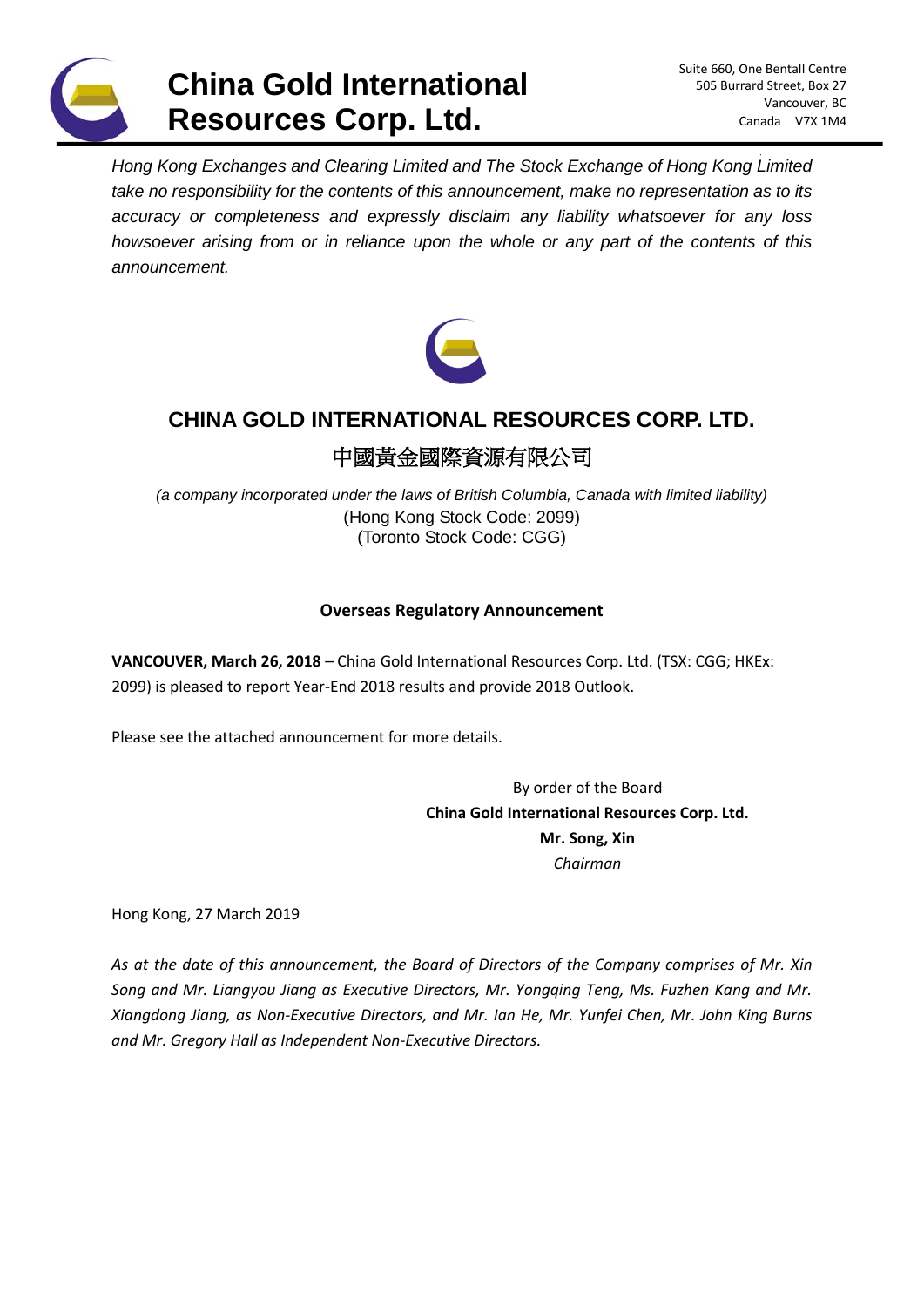

#### **China Gold International Reports Year-End 2018 Results and Provides 2019 Outlook**

VANCOUVER, March 26, 2019 - China Gold International Resources Corp. Ltd. (TSX: CGG; HKEx: 2099) (the "**Company**" or "**China Gold International Resources**") is pleased to report Year-End 2018 results and provide 2019 Outlook.

#### **FINANCIAL, PRODUCTION AND OPERATION HIGHLIGHTS**

#### **2018 Fourth quarter highlights**

- Revenue increased by 22% to US\$163.0 million from US\$133.3 million for the same period in 2017.
- Mine operating earnings decreased by 27% to US\$33.3 million from US\$45.7 million for the same period in 2017.
- Net loss after income taxes of US\$2.0 million decreased from a net profit of US\$20.0 million for the same period in 2017.
- Gold production from the CSH Mine decreased by 31% to 41,506 ounces from 59,998 ounces for the same period in 2017.
- Copper production from the Jiama Mine increased by 19% to 17,711 tonnes (approximately 39.0 million pounds) from 14,905 tonnes (approximately 32.9 million pounds) for the same period in 2017. Gold produced was 22,150 ounces compared to 17,893 ounces for the same period in 2017. The increase in production was primarily due to the output from the commercial production of the Phase II expansion.

#### **2018 Annual highlights**

- Revenue increased by 39% to US\$570.6 million from US\$411.9 million for the same period in 2017.
- Mine operating earnings decreased by 5% to US\$110.7 million from US\$116.8 million for the same period in 2017.
- Net loss after income taxes of US\$4.2 million decreased from a net profit of US\$64.3 million for the same period in 2017.
- Gold production from the CSH Mine decreased by 22% to 144,896 ounces from 186,957 ounces for the same 2017 period.
- Copper production from the Jiama Mine increased by 54% to 55,025 tonnes (approximately 121.3 million pounds) from 35,844 tonnes (approximately 79.0 million pounds) for the same period in 2017. Gold produced was 70,262 ounces compared to 47,710 ounces for the same period in 2017. The increase in production was mainly due to the output from the commercial production of the Phase II expansion.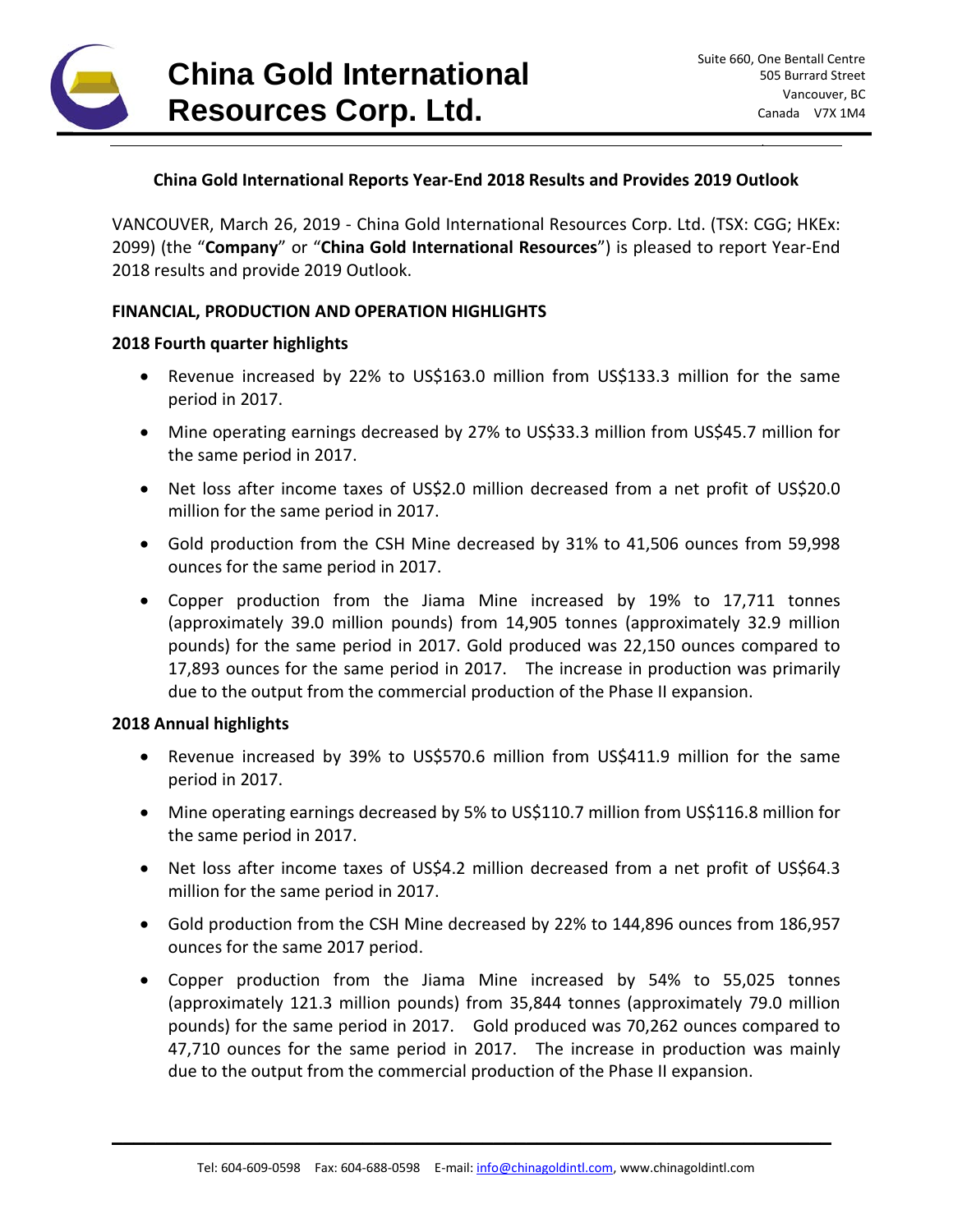

• The cash production cost, and total production cost for the CSH Mine are presented in the table below.

| <b>CSH Mine</b>                                | Year ended December 31, |       |
|------------------------------------------------|-------------------------|-------|
|                                                | 2018                    | 2017  |
| Total production cost (US\$) of gold per ounce | 1.164                   | 1,055 |
| Cash production cost* (US\$) of gold per ounce | 750                     | 670   |

\* Non-IFRS measure

• The cash production cost, and total production cost for the Jiama Mine are presented in the table below.

| Jiama Mine                                                                                             | Year ended December 31, |      |
|--------------------------------------------------------------------------------------------------------|-------------------------|------|
|                                                                                                        | 2018                    | 2017 |
| Total production cost* (US\$) of copper per pound<br>Total production cost* (US\$) of copper per pound | 2.97                    | 2.47 |
| after by-products credits***                                                                           | 2.08                    | 1.36 |
| Cash production cost** (US\$) per pound of copper<br>Cash production cost** (US\$) of copper per pound | 2.25                    | 2.05 |
| After by-products credits***                                                                           | 1.36                    | 0.94 |

\* Production costs include expenditures incurred at the mine sites for the activities related to production including mining, processing, mine site G&A and royalties etc.

\*\* Non-IFRS measure

\*\*\* By-products credit refers to the sales of gold and silver during the corresponding period.

#### **LIQUIDITY AND CAPITAL RESOURCES**

- At December 31, 2018, the Company had an accumulated surplus of US\$229.8 million, working capital of US\$39.3 million and borrowings of US\$1,210 million. The Company's cash balance at December 31, 2018 was US\$138.0 million.
- The Company's borrowings are comprised of US\$505.7 million of 3.25% unsecured bonds maturing on July 6, 2020, of which US\$16.1 million is included in the current portion of borrowings, and US\$107.8 million of short term debt facilities with interest rates ranging from 2.75% to 4.35% per annum arranged through various banks in China. In addition, on November 3, 2015, the Company entered into a Loan Facility agreement with a syndicate of banks, led by Bank of China. The lenders agreed to lend an aggregate principle amount of RMB 3.98 billion, approximately US\$613 million with the interest rate of 2.83% per annum currently. The People's Bank of China Lhasa Center Branch's interest rate serves as a benchmark for the interest on the drawdowns. The bank's interest rate is then discounted by 7 basis points (or 0.07%) to calculate the interest on the drawdowns.

#### **2019 PRODUCTION AND OPERATING OUTLOOK:**

- Projected gold production of 210,000 ounces in 2019.
- Projected copper production of approximately 132 million pounds in 2019.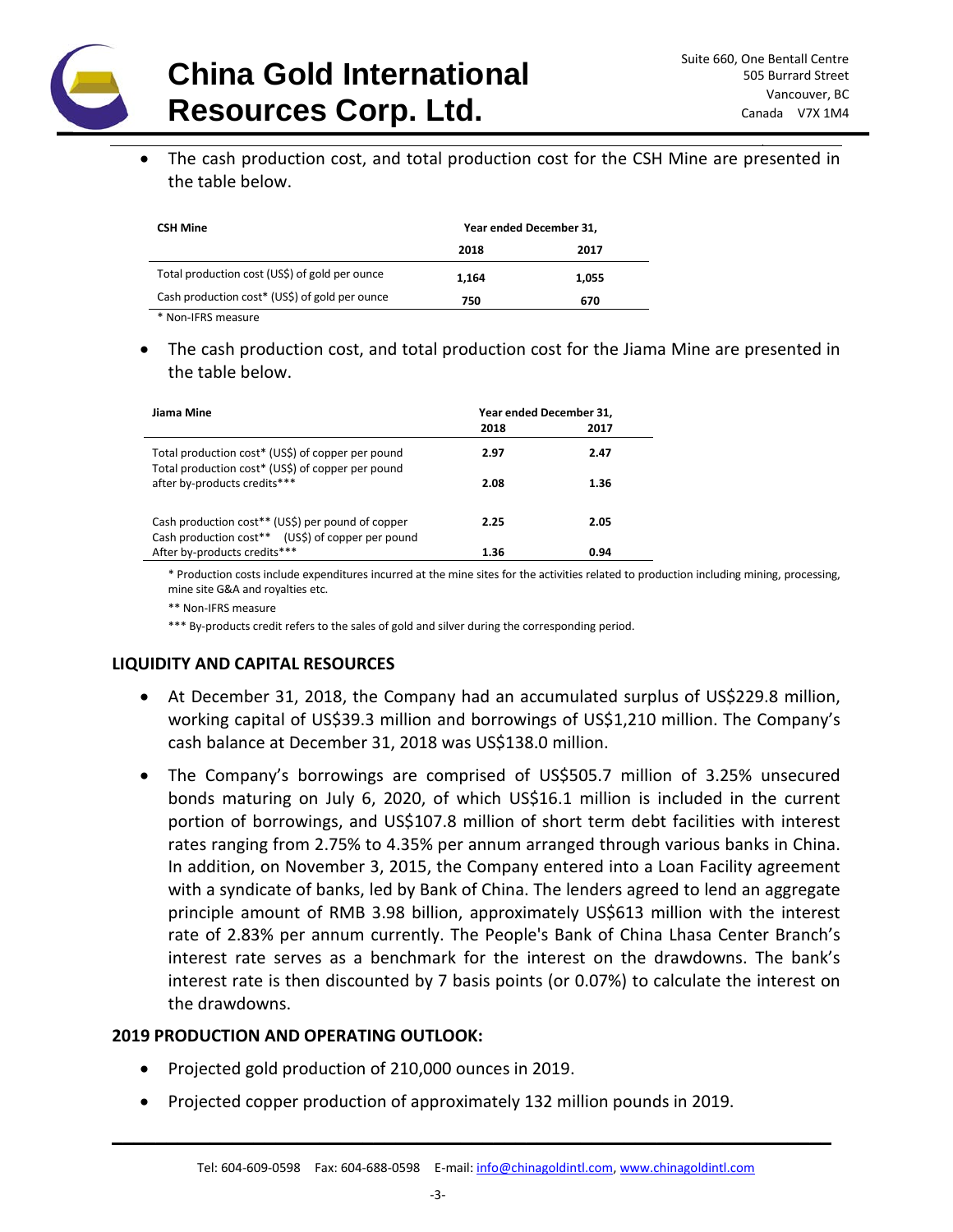

# **China Gold International Resources Corp. Ltd.**

- The Jiama Mine's Phase II expansion consists of two series, with each series having a mining and mineral processing capacity of 22,000 tonnes per day ("tpd"). The Phase II, Series I expansion reached commercial production on December 31, 2017, followed by commercial production of Phase II, Series II effective July 1, 2018, bringing the entire Phase II expansion project into commercial production. The Company was able to accelerate its development and commissioning to achieve commercial production for Series II ahead of schedule. The Company continues to ramp up operations at Series II to full design capacity of 22,000 tonnes per day ("tpd"). The full design capacity of ore processing at the Jiama Mine will increase to 50,000 tpd from the previous capacity of 28,000 tpd once Series II reaches full design capacity.
- The Company will continue to leverage the technical and operating experience of the Company's substantial shareholder, China National Gold Group Corporation ("CNG"), to improve operations at its mines. In addition, the Company continues to focus its efforts on increasing production while minimizing costs at both mines.
- To fulfill its growth strategy, the Company is continually working with CNG and other interested parties to identify potential international mining acquisition opportunities, namely projects outside of China.

## *ANNUAL RESULTS INVESTOR AND MEDIA PRESENTATION*

Management will hold its 2018 Annual Results Investor and Media Presentation in Hong Kong on March 28, 2019 at 10 a.m. (Hong Kong time). Year-End 2018 results and performance will be discussed with a question and answer period.

For a detailed look at the financial statements and MD&A for the year ended December 31, 2018, please visit the Company's website at [www.chinagoldintl.com,](http://www.chinagoldintl.com/) The Stock Exchange of Hong Kong Limited's website at www.hkex.com.hk or SEDAR at [www.sedar.com.](http://www.sedar.com/)

### *About China Gold International Resources*

China Gold International Resources Corp. Ltd. is based in Vancouver, BC, Canada and operates both profitable and growing mines, the CSH Gold Mine in Inner Mongolia, and the Jiama Copper-Polymetallic Mine in Tibet Autonomous Region of the People's Republic of China. The Company's objective is to continue to build shareholder value by growing production at its current mining operations, expanding its resource base, and aggressively acquiring and developing new projects internationally. The Company is listed on the Toronto Stock Exchange (TSX: CGG) and the Main Board of The Stock Exchange of Hong Kong Limited (HKEx: 2099).

For additional information on China Gold International Resources Corp. Ltd., please refer to its SEDAR profile at www.sedar.com or contact Tel: 604-609-0598, Email: info@chinagoldintl.com, Website: www.chinagoldintl.com.

#### *Cautionary Note About Forward-Looking Statements*

*Certain information regarding China Gold International Resources contained herein may constitute forward-looking statements within the meaning of applicable securities laws. Forward-looking statements may include* estimates*, plans,*